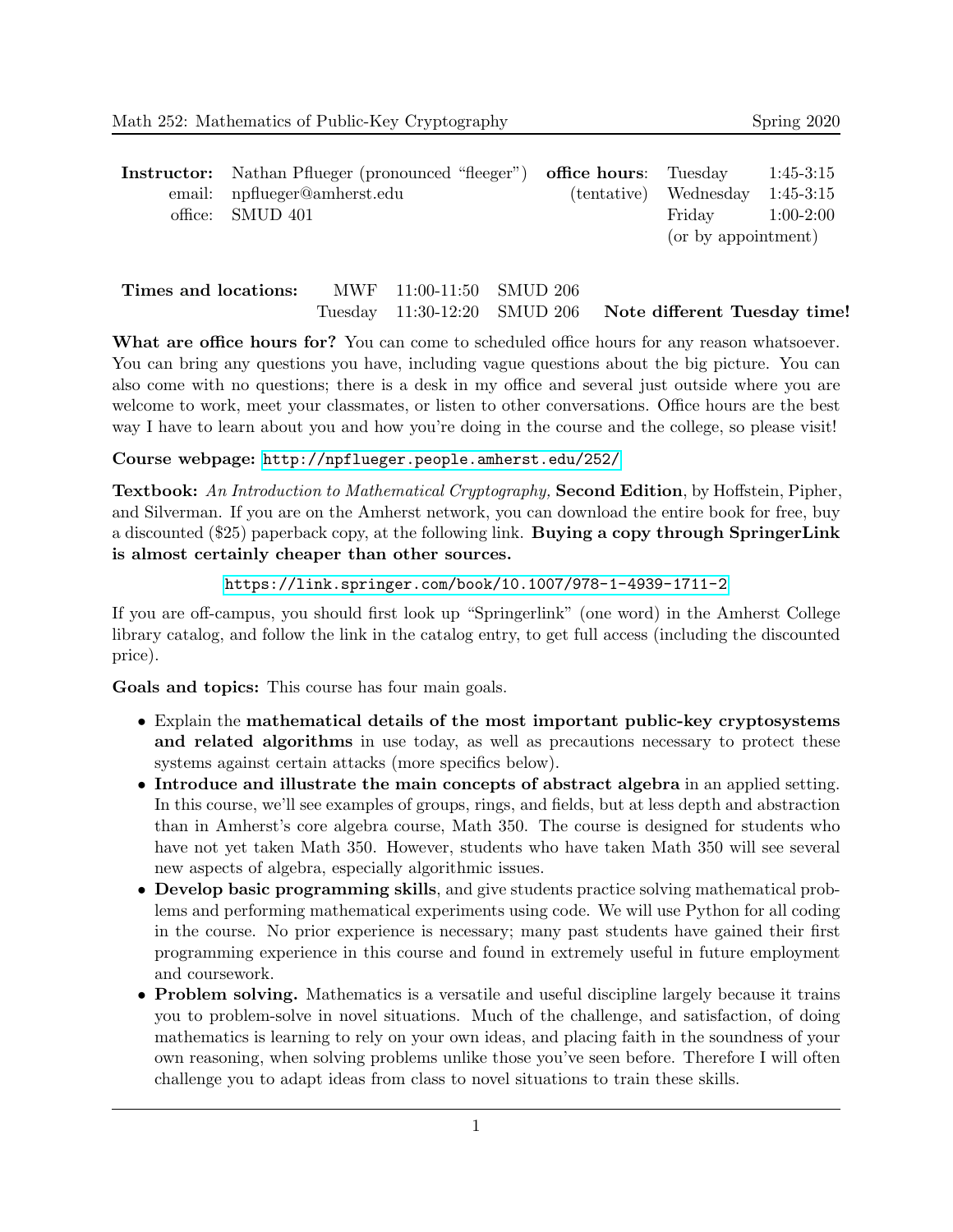Caution: Math 252 is first and foremost a math course, and there are many aspects of Cryptography (indeed, the majority of it!) that we will not have time to discuss. Students are encouraged to consider the Computer Science department's courses on cryptography and security to see other aspects of the subject. In particular, always remember that real-world cryptography applications are only as secure as their weakest link, which is usually not the mathematics! So you should certainly learn about security more broadly, and work in a team with experts from several different backgrounds, before trying any of this in the real world.

Course topics: The unifying theme of the course is the construction of the most commonly-used public-key cryptographic algorithms, and certain attacks against them that must be anticipated. We will cover mathematical problems underlying public-key ciphers and digital signatures, as well as algorithms to solve them. Topics include:

- 1. The discrete logarithm problem and Diffie-Hellman key exchange.
- 2. Integer factorization and the RSA cryptosystem.
- 3. Digital signatures.
- 4. Elliptic curves and related cryptosystems.
- 5. The NTru lattice-based cryptosystem.

Throughout the course, we will discuss both cryptography (encryption and signing algorithms) and cryptanalysis (algorithms to break cryptosystems).



I'VE DISCOVERED A WAY TO GET COMPUTER SCIENTISTS TO LISTEN TO ANY BORING STORY.

Expectations: You are expected to attend class every day, arrive on time, and be respectful. You are expected to know about any announcement I make in class. You should expect to spend at least eight hours studying and working on problem sets outside of class each week. Of that time, I recommend that you spend at least two hours reviewing your notes, the textbook, and previous assignments. Distributing your practice and review throughout the semester will be much more effective than concentrating your review and studying right before exams or due dates.

If you are new to programming, working on that skill will account for a lot of your time (but it will pay very high dividends, as my previous students repeatedly tell me!). Some assigned problems will be quite challenging, and **you do not need to complete all problems to earn a good** grade in the course. However, I recommend attempting all assigned problems.

You will sometimes be expected to take the initiative in looking up information about the tools you need, especially when programming. If you can't find what you're looking for, though, I will of course be happy to help.

The nature of a course like this, which connects to several different disciplines, is that some students may have an easier time with the material than others (e.g. if they already know how to program, or already know some abstract algebra). If it seems like the course is easier for some of your classmates, do not be discouraged! This just means that you have a lot to gain from the course. I hope that by the end of the course all students will reach the same place, and you will all be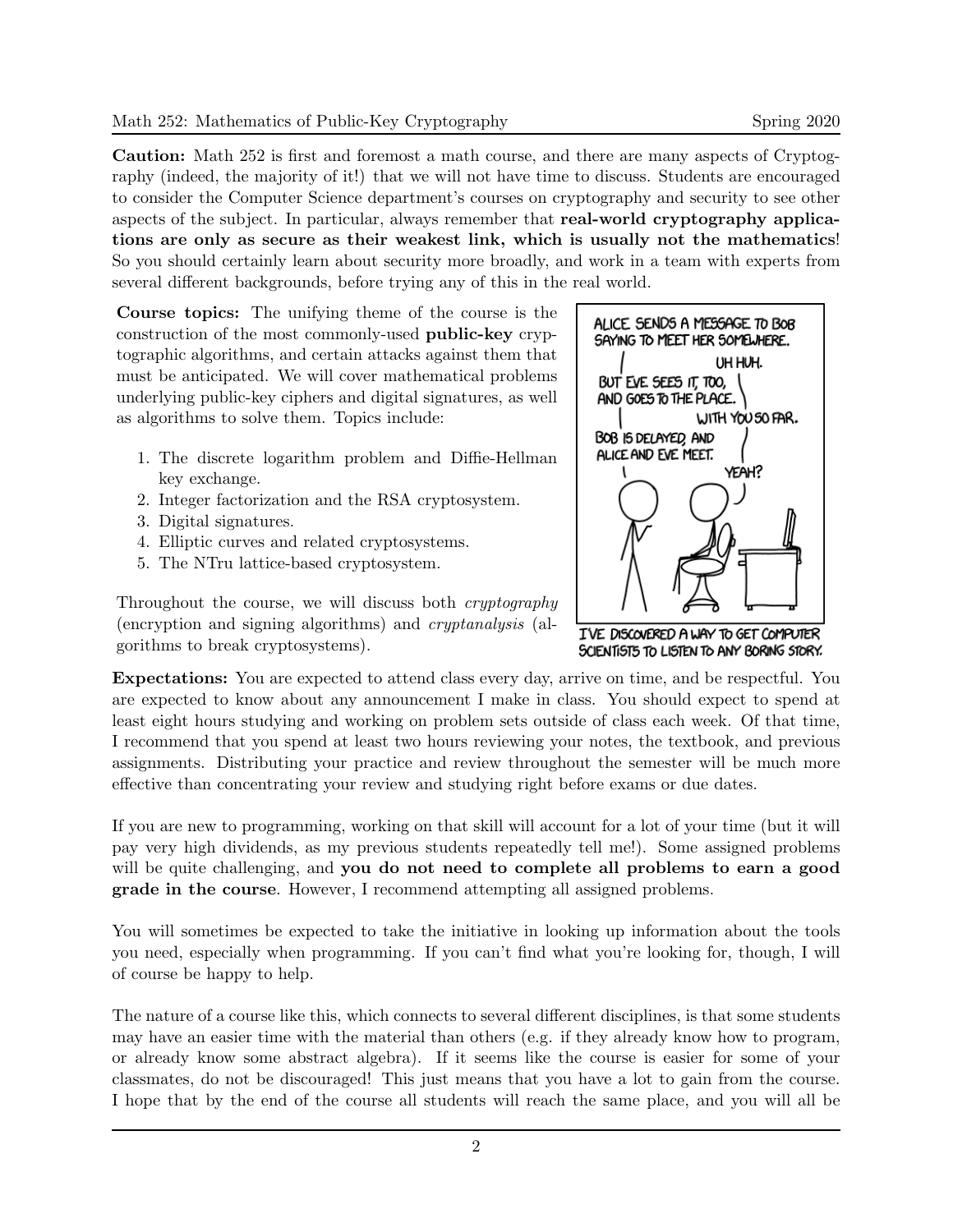versatile and valuable problem-solvers wherever you take your skills from this course.

Prerequisites: A course with proofs, such as Math 220/221 or 271/272, or instructor permission. Prior programming experience is **not** required, nor is prior coursework in abstract algebra.

Structure and grading: There will be weekly homework assignments, two midterm exams, and a final exam. The dates of all exams, and their share of your final grade, are listed below. There is no set curve or grading cutoffs, but most likely the median grade will be around a B.

| Written homework $20\%$     |                                                                     |
|-----------------------------|---------------------------------------------------------------------|
| Programming homework $20\%$ |                                                                     |
|                             | Midterm 1 $15\%$ Monday 3/9 in class                                |
|                             | Midterm 2 $15\%$ Monday 4/27 in class                               |
|                             | Final exam 20% Date/time TBA                                        |
|                             | Your best exam 10% (midterm or final; added to its original weight) |

Exam dates: The midterm dates are listed above. Put them on your calendar now. The final exam date is set by the registrar, and should be available on the registrar's website partway through the term. The final exam will be sometime in the week of May 11-15. Do not schedule travel before the end of exam week unless the final exam date has been determined by the registrar. All students are expected to be present for the final exam.

Homework: Homework will be due at 10pm, typically on Wednesdays, via an online system called Gradescope. To allow for technical difficulties or other last-minute issues, Gradescope will allow you submit homework after the deadline, however your score will be reduced by 2% per hour after the deadline (scaled continuously, e.g. being fifteen minutes late results in a 0.5% deduction). Please try to turn in your work by 10pm (I don't want to be responsible for lost sleep!), but don't worry about short delays.

I do not grant extensions for any reason. However, to compensate for illness and other emergencies, your lowest two homework scores will be dropped. If you cannot make a due date due to an emergency, my advice is to skip the assignment, but study and understand the problems when you have time, and focus on keeping up with the new material in the course. You do not need to apologize or provide any reasons for skipping an assignment or turning it in unfinished; please choose what is best for your time, health, and well-being.

Missed exams: There are no make-up exams. If you must miss an exam due to a medical or other emergency, your final exam score will be substituted for that exam score in your course grade. If you are ill or an emergency arises near an exam, notify me as soon as possible. Any medical emergencies must be confirmed by your class dean. If you have a time conflict with an exam, notify me as soon as possible, and at least one week in advance (exam dates are listed above).

Accommodations: I strive to make this course welcoming to all students. If you would like to discuss your learning needs with me, please schedule a meeting so that we can work together to support your academic success. Anyone who may require an accommodation based on the impact of a disability should contact me to make arrangements. I rely on Accessibility Services for assistance in verifying the need for accommodations and developing accommodation strategies, so you should contact them at <accessibility@amherst.edu> or 413-542-2337. If you require accommodations on exams, please arrange this with me at least one week in advance.